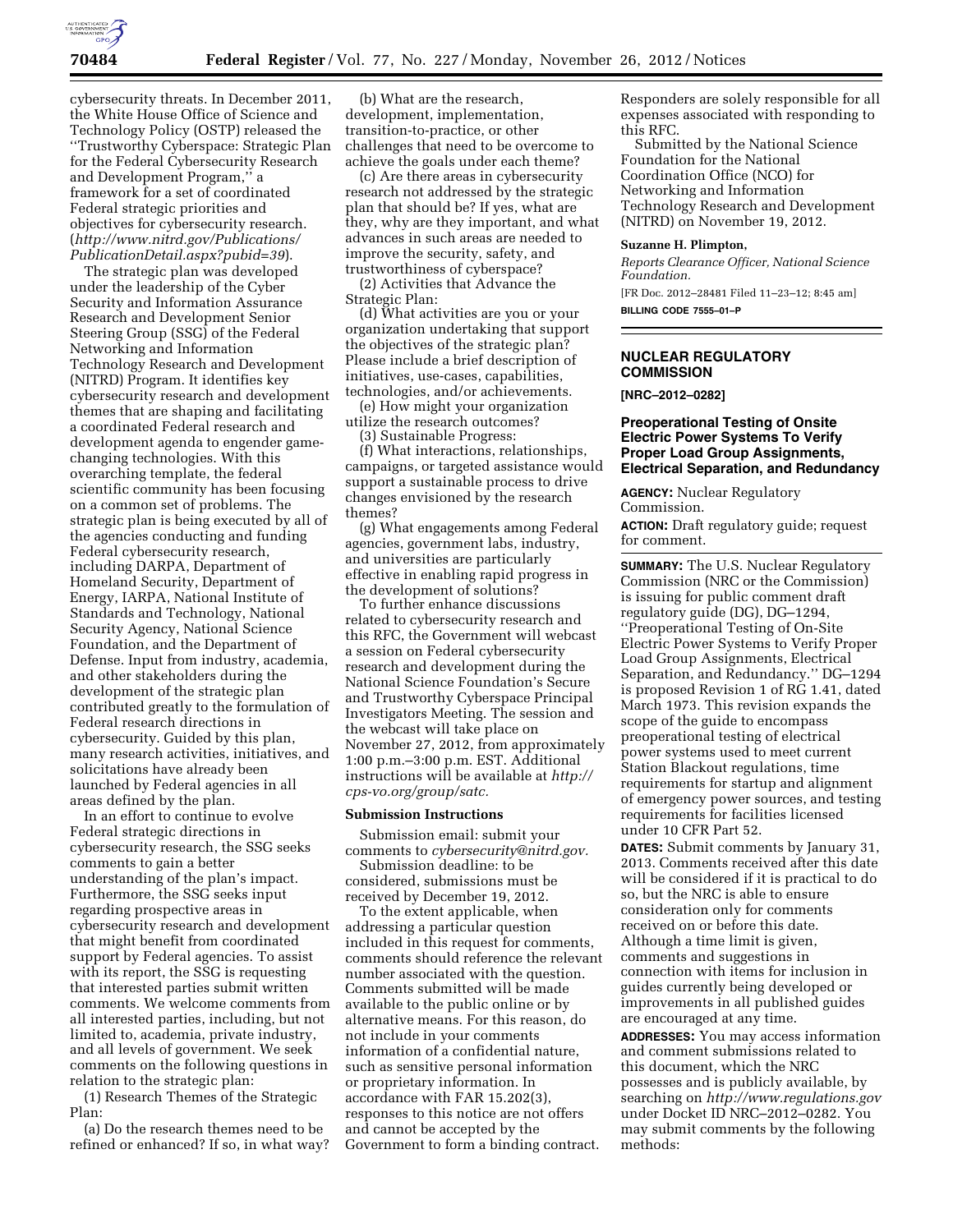• Federal rulemaking Web site: Go to *<http://www.regulations.gov>* and search for Docket ID NRC–2012–0282. Address questions about NRC dockets to Carol Gallagher; telephone: 301–492–3668; email: *[Carol.Gallagher@nrc.gov](mailto:Carol.Gallagher@nrc.gov)*.

• Mail comments to: Cindy Bladey, Chief, Rules, Announcements, and Directives Branch (RADB), Office of Administration, Mail Stop: TWB–05– B01M, U.S. Nuclear Regulatory Commission, Washington, DC 20555– 0001.

• Fax comments to: RADB at 301– 492–3446.

For additional direction on accessing information and submitting comments, see ''Accessing Information and Submitting Comments'' in the **SUPPLEMENTARY INFORMATION** section of this document.

## **FOR FURTHER INFORMATION CONTACT:**

Thomas Kendzia, U.S. Nuclear Regulatory Commission, Office of New Reactors, Division of Construction Inspection and Operational Programs, Washington, DC 20555–0001, telephone: 301–415–8155 or email *[Thomas.Kendzia@nrc.gov](mailto:Thomas.Kendzia@nrc.gov)*.

# **SUPPLEMENTARY INFORMATION:**

## **I. Accessing Information and Submitting Comments**

### *A. Accessing Information*

Please refer to Docket ID NRC–2012– 0282 when contacting the NRC about the availability of information regarding this document. You may access information related to this document, which the NRC possesses and is publicly available, by any of the following methods:

• Federal Rulemaking Web Site: Go to *<http://www.regulations.gov>* and search for Docket ID NRC–2012–0282.

• NRC's Agencywide Documents Access and Management System (ADAMS): You may access publicly available documents online in the NRC Library at *[http://www.nrc.gov/reading](http://www.nrc.gov/reading-rm/adams.html)[rm/adams.html](http://www.nrc.gov/reading-rm/adams.html)*. To begin the search, select ''*ADAMS Public Documents*'' and then select ''*Begin Web-based ADAMS Search*.'' For problems with ADAMS, please contact the NRC's Public Document Room (PDR) reference staff at 1–800–397–4209, 301–415–4737, or by email to *[pdr.resource@nrc.gov](mailto:pdr.resource@nrc.gov)*. The draft regulatory guide is available electronically under ADAMS Accession Number ML12228A589. The regulatory analysis may be found in ADAMS under Accession No. ML12228A591.

Regulatory guides are not copyrighted, and NRC approval is not required to reproduce them.

• NRC's PDR: You may examine and purchase copies of public documents at

the NRC's PDR, Room O1–F21, One White Flint North, 11555 Rockville Pike, Rockville, Maryland 20852.

### *B. Submitting Comments*

Please include Docket ID NRC–2012– 0282 in the subject line of your comment submission, in order to ensure that the NRC is able to make your comment submission available to the public in this docket.

The NRC cautions you not to include identifying or contact information in comment submissions that you do not want to be publicly disclosed in your comment submission. The NRC posts all comment submissions at *[http://](http://www.regulations.gov)  [www.regulations.gov](http://www.regulations.gov)* as well as enter the comment submissions into ADAMS. The NRC does not routinely edit comment submissions to remove identifying or contact information.

If you are requesting or aggregating comments from other persons for submission to the NRC, then you should inform those persons not to include identifying or contact information that they do not want to be publicly disclosed in their comment submission. Your request should state that the NRC does not routinely edit comment submissions to remove such information before making the comment submissions available to the public or entering the comment submissions into ADAMS.

#### **II. Additional Information**

The NRC is issuing for public comment a draft guide in the NRC's ''Regulatory Guide'' series. This series was developed to describe and make available to the public such information as methods that are acceptable to the NRC staff for implementing specific parts of the NRC's regulations, techniques that the staff uses in evaluating specific problems or postulated accidents, and data that the staff needs in its review of applications for permits and licenses.

The draft regulatory guide entitled ''Preoperational Testing of On-Site Electric Power Systems to Verify Proper Load Group Assignments, Electrical Separation, and Redundancy'' is temporarily identified by its task number, DG–1294. The DG–1294 is proposed Revision 1 of Regulatory Guide 1.41, ''Preoperational Testing of On-Site Electric Power Systems to Verify Proper Load Group Assignments, Electrical Separation, and Redundancy'' dated March 1973.

Regulatory Guide 1.41 was developed to provide guidance on preoperational testing of on-site electrical power systems important to safety for load group assignments, electrical separation,

and redundancy. The guide was first issued in 1973 and has not been revised despite multiple revisions to the underlying regulations. Since 1973 the Commission has amended its regulations for loss of all alternating current power (Station Blackout) and loss of large areas of the plant due to explosions or fire, and has established a new combined (construction and operating) licensing process under 10 CFR part 52.

This regulatory guide is being revised for three reasons: (1) To expand the scope of the guide to encompass preoperational tests for the electrical power systems used to meet the regulatory requirements addressing Station Blackout and loss of large areas of the plant due to explosions or fire; (2) to expand the scope of the guide to encompass testing the ability to meet time requirements for startup and alignment for use of electric power sources used to meet the regulatory requirements addressing Station Blackout and loss of large areas of the plant due to explosions or fire and (3) to update the guide references and address facilities licensed under 10 CFR part 52.

# **III. Backfitting and Issue Finality**

As discussed in the ''Implementation'' section of this regulatory guide, the NRC has no current intention to impose this regulatory guide on holders of current operating licenses or combined licenses. Accordingly, the issuance of this regulatory guide would not constitute ''backfitting'' as defined in 10 CFR 50.109(a)(1) of the Backfit Rule or be otherwise inconsistent with the applicable issue finality provisions in 10 CFR part 52.

This regulatory guide may be applied to applications for operating licenses and combined licenses docketed by the NRC as of the date of issuance of the final regulatory guide, as well as future applications for operating licenses and combined licenses submitted after the issuance of the regulatory guide. Such action would not constitute backfitting as defined in 10 CFR 50.109(a)(1) or be otherwise inconsistent with the applicable issue finality provision in 10 CFR part 52, inasmuch as such applicants or potential applicants are not within the scope of entities protected by the Backfit Rule or the relevant issue finality provisions in Part 52.

Dated at Rockville, Maryland, this 15th day of November, 2012.